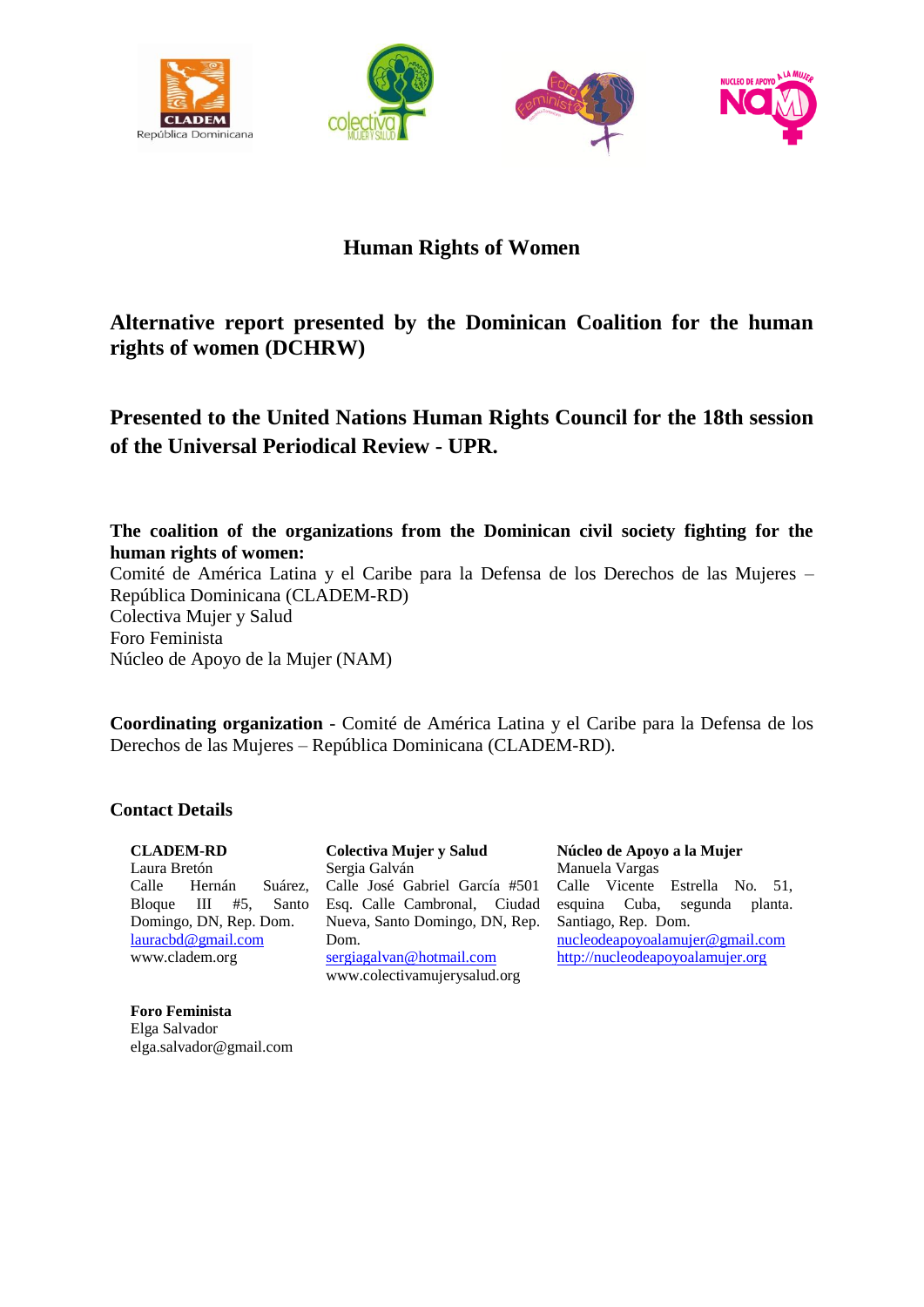### **Recommendations supported by the state during the 13th period of sessions of the Human Rights Council, during the examination of the UPR.**

*26. Taking into account the determination of the Government to protect the right to life and the danger of the practice of illegal abortions, provide guarantees in legislation for the mental and physical integrity of women, especially children who have undesired pregnancies (Spain);*

*27. Seek technical assistance in the field of violence against children (Slovenia);*

*28. Increase the number of competent personnel in the Public Prosecutor's office working to combat violence against women (Netherlands).*

# **Context of the Country:**

- 1. The Dominican Republic has seen one of the fastest growing economies during the last years in the region of Latin-America and the Caribbean. During the last forty years, the Dominican economy successfully grew to relatively high standards in comparison to other countries in the hemisphere. During the period of 1961-2007 de economy expanded with an annual rhythm of 5.3%, while the union of Latin-America and the Caribbean grew with a 3.8% average.<sup>1</sup>
- 2. Even though the economy grew, these effects have not contributed to an equal improvement of the population's quality of life. In line with other analyzes, one of the causes can be found in the fact that the increase has not been continuous and systematic. During the periods of economic growth de demise of poverty has been very little, while the crises have struck hard.<sup>2</sup>
- 3. The interference of the Catholic Church in the decision making of the autonomous state organs, such as the National Congress, as well as the impediment of sexual education in public educational centers and private centers constitutes an attack on the social spheres of the State, the democracy and the rights set out by the Constitution. Additionally, it constitutes an obstacle to the free enjoyment of human rights such as the right to abortion for women and sexual education in schools.
- 4. In general, the institutionalization of the state is poor, characterized by bureaucratic tendencies as well as tendencies of patronage and centralism.<sup>3</sup>
- 5. It is in this context that the transversal public politics on gender have not been a priority to the state, hence there has not been sufficient funding assigned to address the issue by implementation.

## **1. Violence against women**

6. Violence against women constitutes one of the principal manifestations of violations of human rights in the country. In accordance with the public prosecutor's office of the Dominican Republic, 1,580 women have been victims of femicides between January

1

<sup>1</sup> Ministerio de Economía, Planificación y Desarrollo. Consejo Nacional de la Reforma del Estado. Documento base de la propuesta de Estrategia Nacional de Desarrollo 2010-2030. Pág. 34.

 $2$  Ídem. Pág. 38.

<sup>3</sup> Un viaje de transformación hacia un país mejor. Propuesta de Estrategia Nacional de Desarrollo 2010-2030.

MEPyD y Consejo Nacional de Reforma del Estado. Marzo 2010. Santo Domingo. Pág. 48.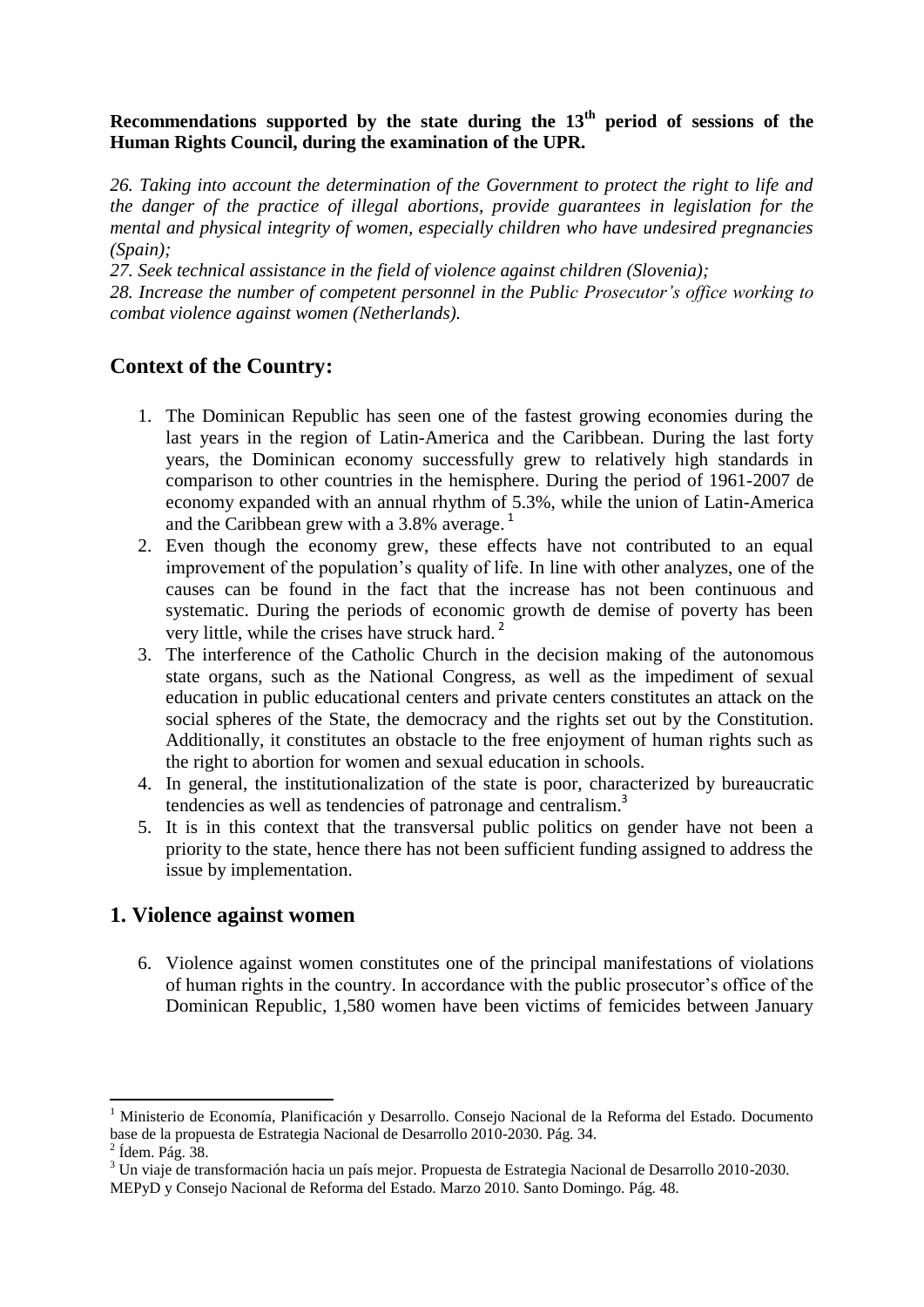2005 and December  $2012<sup>4</sup>$  In 2011 there had been a total of 233 femicides and last year (2012) a total of 194 femicides.

- 7. The Public Prosecutor's office of the Republic reported a total of 72,199 charges pressed in the Dominican attention centers for violence against women in 2011. Of these pressed charges, 66.177 charges constituted an act of gender violence or domestic violence, and 6,022 of these charges were related to sexual conducts.<sup>5</sup> De cities with the largest numbers of pressed charges, in accordance with the report, are: Santiago (13,530), the province of Santo Domingo (9,354), Puerto Plata (7,094), and finally: the National District (7,020).
- 8. There exists a great disproportion in resources; even though there are three cities with a higher amount of pressed charges on gender and domestic violence, it is in the National District where they have established a series of services. <sup>6</sup> A staggered centralization which does not take into account the necessities of attention. This lack of recourses in the other cities is reflected in the exploitation of employee's as a result in a lower standard of quality of attention to victims.
- 9. On the other side, the number of pressed charges does not resemble the failed cases in the tribunals. In the district attorney's office there exists a dynamics of listening and recording the testimonies, however the decision to send cases to a court hearing or to incite coercion remedies entails bureaucratic steps which might infringe upon sentencing.<sup>7</sup> The judicial system does not have the necessary structure to provide for fast and efficient attention to the high number of allegations.<sup>8</sup>
- 10. The shelters which were created as a remedy to prevent femicides and offer security in cases where the victim does not have a safe place to stay, function with precarity of resources, which situates the women in conditions of re-victimization due to the system.
- 11. As an element of governmental politics, the law has been the principal axis of development for the government through the offering of services. Nevertheless, the politics of transgender throughout the governmental system has been poor and little coordinated.

#### **Recommendations**

1

- 12. Distribute mayor funds for the execution of programs dedicated to the prevention and attention of violence against women and children.
- 13. Decentralize the assignment of resources in the capital city and redistribute them equality at a national level, taking into account those cities where high numbers of

<http://mujer.gob.do/Estad%C3%ADsticas.aspx>

 $7$  See the statement made by a victim of femicide before her death

[https://www.youtube.com/watch?v=Pug\\_gLoxAh0](https://www.youtube.com/watch?v=Pug_gLoxAh0) 

<sup>&</sup>lt;sup>4</sup> Departamento de Estadísticas de la Procuraduría General de la República.

<sup>5</sup> [http://estadisticas.pgr.gob.do/documentos/avvg/20110510-informe-violencia-genero-intrafamiliar-delitos](http://estadisticas.pgr.gob.do/documentos/avvg/20110510-informe-violencia-genero-intrafamiliar-delitos-sexuales-ene-dic-2011.ashx)[sexuales-ene-dic-2011.ashx](http://estadisticas.pgr.gob.do/documentos/avvg/20110510-informe-violencia-genero-intrafamiliar-delitos-sexuales-ene-dic-2011.ashx)

<sup>6</sup> Centro de Atención Integral a Niños, Niñas, Adolescentes y Familia. Centro de Atención a Mujeres Maltratadas. Cámaras de Gessel para evaluar a víctimas y testigos, Centro Conductual para Hombres.

[https://www.youtube.com/watch?feature=player\\_embedded&v=rGbtDzArkYg#](https://www.youtube.com/watch?feature=player_embedded&v=rGbtDzArkYg)

<sup>8</sup> Magistrado Alejandro Moscoso Segarra. "*15 años de jurisprudencia sobre violencia hacia la mujer 1997- 2012*". Centro de Documentación e Información Judicial Dominicana (CENDIJD). Editora Corripio. September 2012. Pag. 276 and 283. Between 1997 and 2012 there have been 8 femicides recognized by the Supreme Court. Of these cases, 3 were sentences were pledged and 2 pleaded intoxication of the aggressor under article 64 of the Penal Code.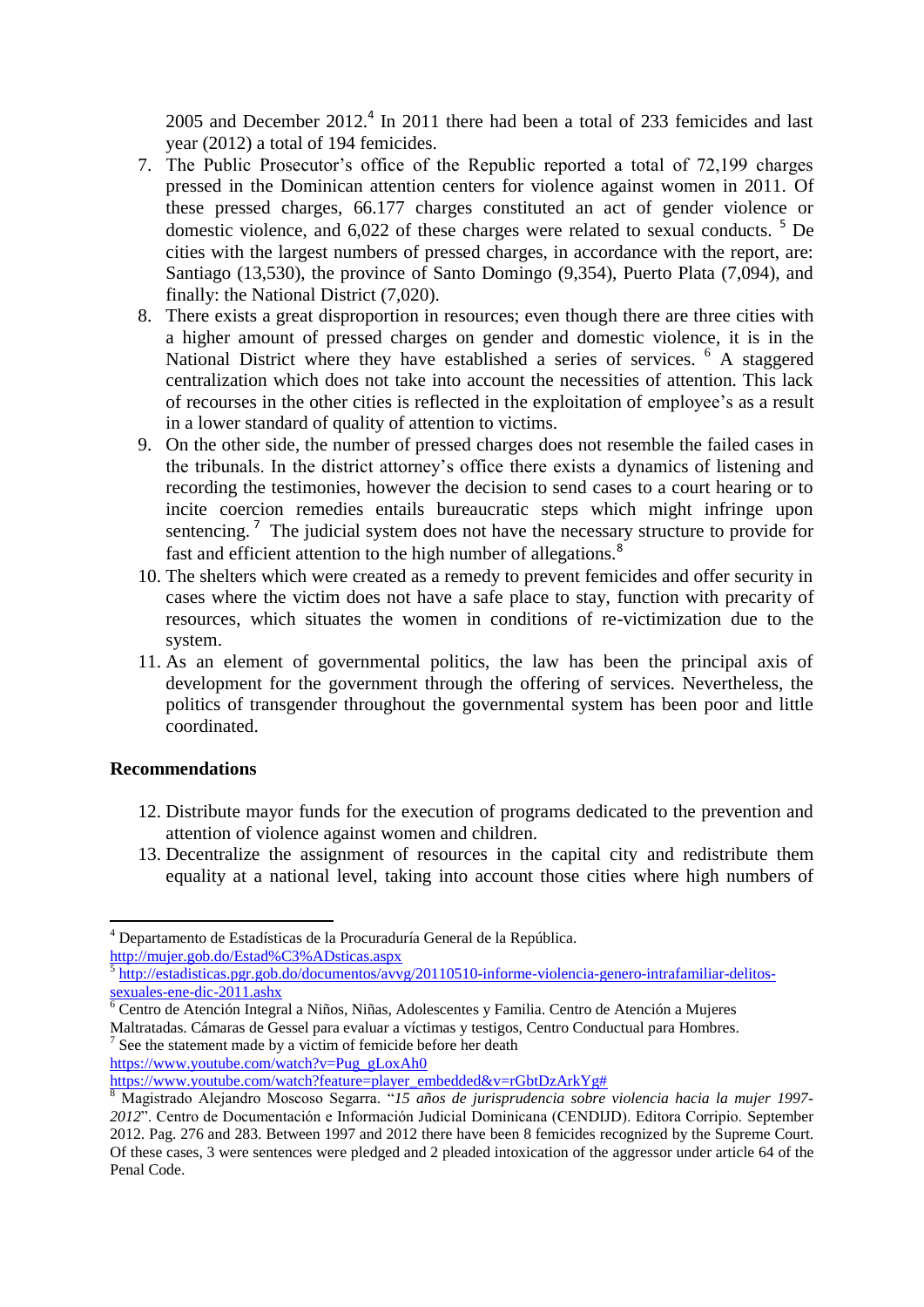numbers of charges, related to violence against women and domestic violence, are pressed.

- 14. Urgently call; for the creation of more shelters, distributed on a national level, dedicating mayor resources as to not put women and their children in conditions of revictimization.
- 15. Dedicate mayor approaches of the phenomena of violence against women and children in the curricula of the national school of law and the national school of the public ministry.
- 16. Define public politics of prevention which include an equal education in all levels of the education section, in the private and public sector.

## **2. The Right to Education**

- 17. The country has advanced in the integration of women in education at every level, the percentage of women that finish 8th grade is 20% higher than the percentage of men and the number of registered women at the intermediate education level is 22 % higher than that of men<sup>9</sup>. In 2009, of the 372,433 students in higher education, there were 64% women and 36% men, which results in the decrease of male inscription with 2% and an increase of female inscription with the same rate as the years 2005 and 2009.<sup>10</sup> This result is transcendent to women in the sense that education forms one of the fundamental components of their empowerment and growing possibilities of their opportunities and liberties.
- 18. However, the Dominican education system reproduces biases and stereotypes which do not only affect the constructions of the relations of equality between children, but also school performance and even more the vocational orientation. This is manifested in the women composing the vast majority of university studies in humanities, education, health sciences, administration, economics, and social sciences, getting to a participation of more than 2/3 of the students.
- 19. Nevertheless, exact sciences, where there are more job opportunities with better salaries, such as electronic engineering, informatics, technology and technology of communication are still more masculine, representing women with less than  $43\%$ ,  $^{11}$ which reaffirms the necessity to promote the public politics of a higher education with an emphasis of gender which contributes to overcome obstacles, obstructions, and stereotypes that determine that Dominican youth does not massively opt for these types of careers.
- 20. Likewise, the Dominican Republic is between the worst countries of quality of education. The report on Competition of the worldwide economic forum situates Dominican education between the worst on a list of 144 countries. With regard to the "Quality of the educational system", the Dominican Republic was qualified as the 136<sup>th</sup> country out of 144. With regard to the "Quality of education in math and sciences" the Dominican Republic was qualified as the  $139<sup>th,12</sup>$

1

<sup>&</sup>lt;sup>9</sup> Ministerio de Educación (MINERD) 2010-2011- República Dominicana "Objetivos de Desarrollo del Milenio". Follow up report 2010. -

<sup>&</sup>lt;sup>10</sup> Amparo Arango Echeverri. *¿Otro techo de cristal? La brecha digital de género en la República Dominicana.* Centro de Investigación para la Acción Femenina (CIPAF). 2011

 $11$  Ídem

<sup>&</sup>lt;sup>12</sup> Report on Competition of the Global Economic Forum

[http://www3.weforum.org/docs/WEF\\_GlobalCompetitivenessReport\\_2012-13.pdf](http://www3.weforum.org/docs/WEF_GlobalCompetitivenessReport_2012-13.pdf)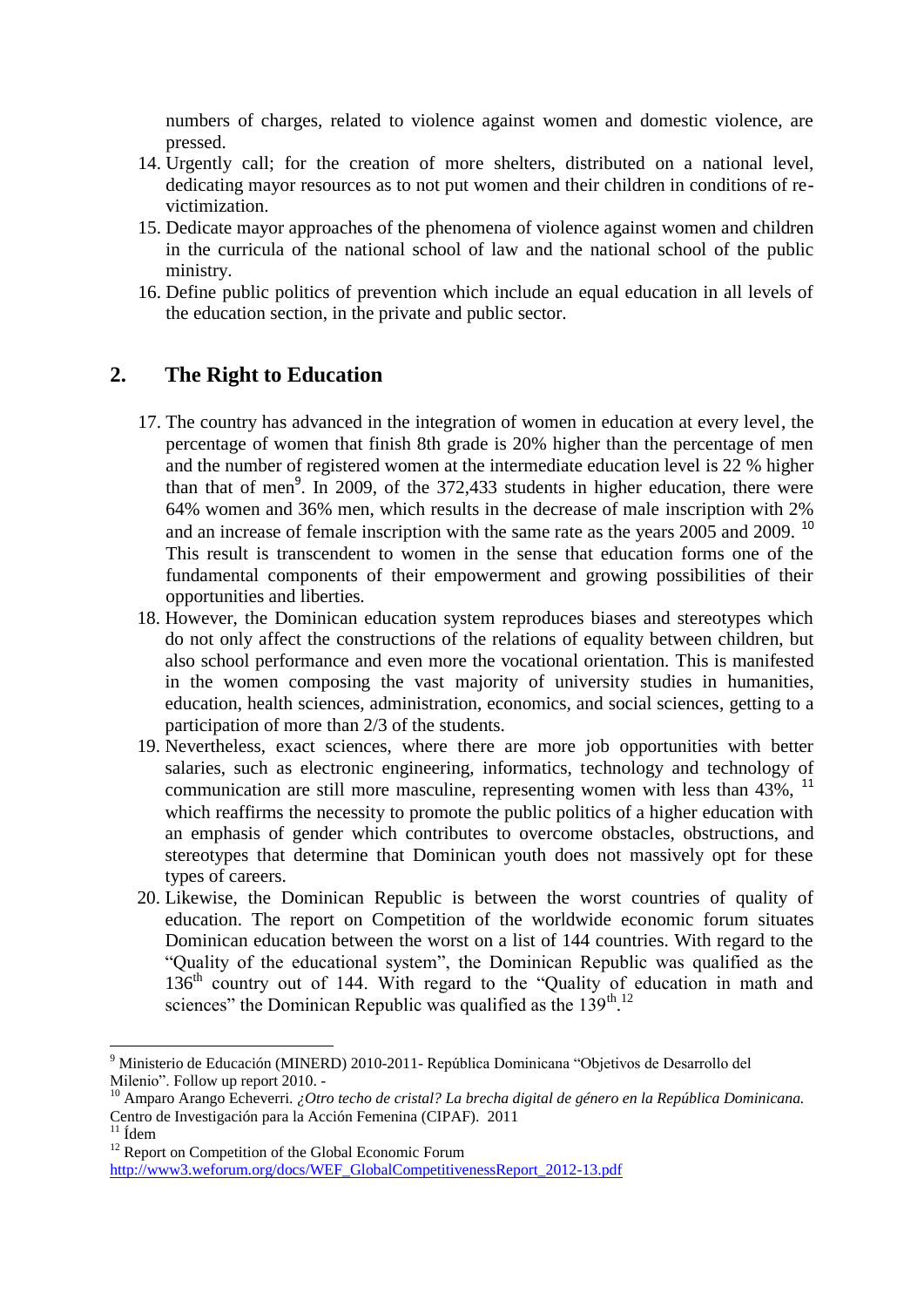- 21. In the case of sexual education, the law on the protection system of the rights of children and youngsters (Law 136-03) establishes the right to information on health, which includes sexual health and reproduction, as well as the responsibilities of the education authorities to coordinate and execute de programs on prevention, sexuality, and reproduction, which is formulated by the Dominican system of social security and the competent state agencies.
- 22. Nevertheless, the general law on education (Law 66-97) does not regulate anything with regards to the education on sexual health and reproduction in the educational system. Sexual relations at an early age and the active sexual lives oblige this theme to be one of priority in the education of adolescents. At the national level, 7 out of 10 men between 18 and 24 years and a 51% of the women in this group initiates their sexual life before turning 18.<sup>13</sup>
- 23. This early start of a sexual live, leads to a high rate of teen pregnancies. At the national level, a 20.6% of the adolescents has been pregnant. <sup>14</sup> The vast majority of these pregnancies where unplanned and led to school drop-outs. Additionally, a pregnancy at an early age limits the adolescent to enter the labor market, leading to the reproduction of the circle of poverty in which the adolescent is living.<sup>15</sup>

#### **Recommendations**

- 24. Implement specific remedies in basic and secondary education to incorporate a gender perspective, which promote the overcoming of concepts, values, and principles that combat the gender stereotypes.
- 25. Continue the amplification of the spreading of sexual equality on the basic levels, both in rural and urban areas, with the aim to reduce the incidents of absence in education, working parallel to the primary causes of male and female absence in schools.
- 26. Restructure the educational system in such a way that the educational quality improves with actions that include, but are not limited to: the modification of the school curriculum, the improvement of the use of technologies and the use of technologies in improvement of the classes and the formation of teachers.
- 27. Promote politics on the vocational orientation and the acquisition of digital competences for women and children, with the aim of increasing female participation in sciences, engineering and the technological careers of information and communication.
- 28. Impart sexual education in every level of the school system, both public as private, from a gender and human rights perspective.
- 29. Implement programs on the education of sexism and discrimination from a perspective of human rights on the university levels, from graduates to post-graduates.

.

<sup>&</sup>lt;sup>13</sup> Encuesta Demográfica y de Salud (ENDESA 2007),

 $^\mathrm{14}$ ENDESA 2007

<sup>15</sup> Eddy Pérez Then, *Embarazo y factores de riesgo en mujeres adolescentes residiendo en la República Dominicana*; 2010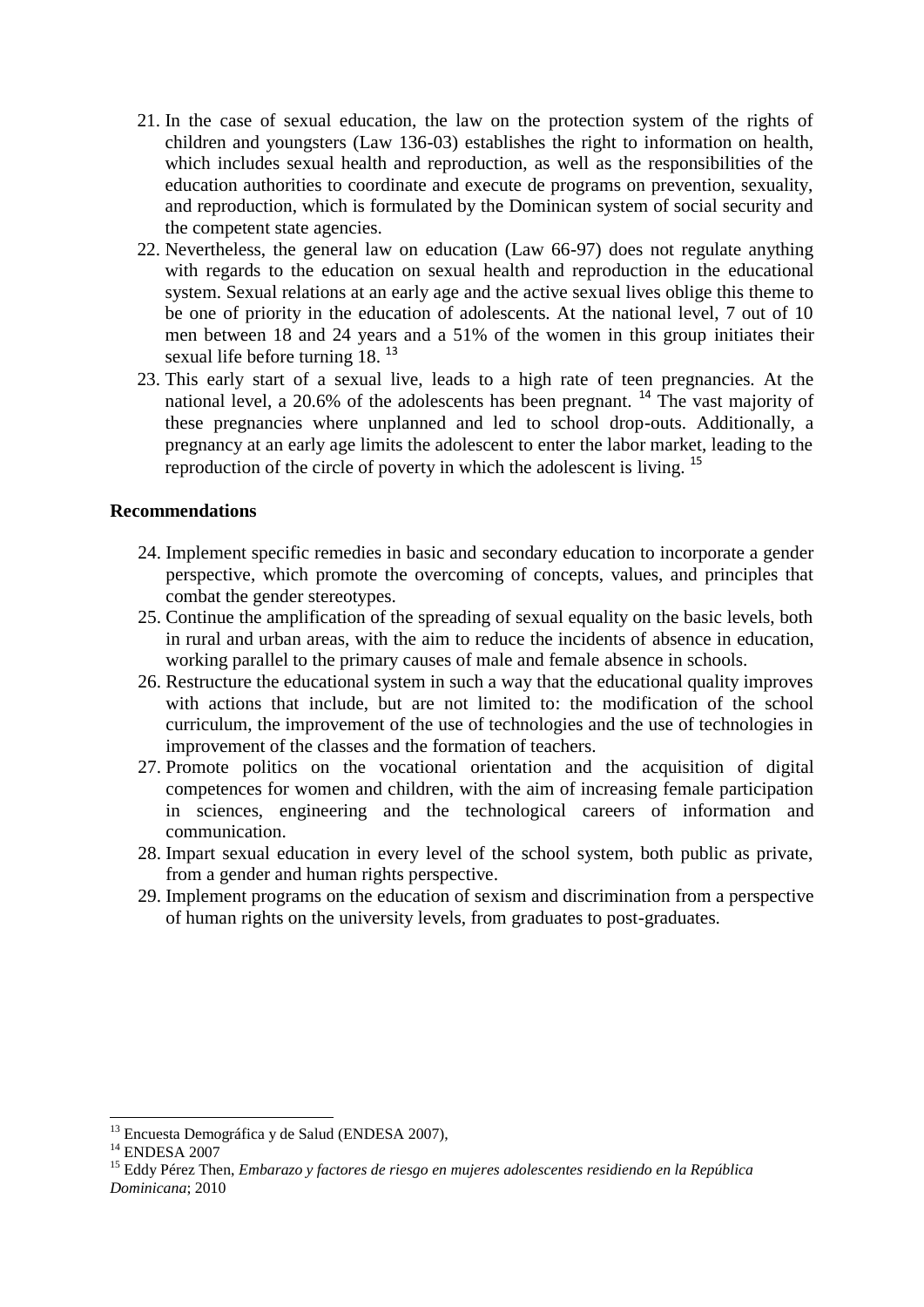### **3. The Right to Work**

- 30. During the last decennium, the labor market has characterized itself with a persistently high amplified<sup>16</sup> female unemployment.<sup>17</sup> In 2011 the female unemployment rate was 21.5%; more than two times the male unemployment rate (10.1%), with a significant breach of 11.4 percentage points. <sup>18</sup> The amplified unemployment is fairly high under heads of families (14.51%), heads of single-parent households (15,26%), single mothers (16,47%), and women not at the head of a family  $(23,36\%)^{19}$ ; preoccupying is the fact that according to the IX census on population and housing  $2010^{-20}$ , 37.5% of the female population has the main responsibility over the household, and a 65% of the households registered as poor  $^{21}$ , are led by a female.
- 31. The female Active Economic Participation (AEP) is consistently and persistently inferior to the male AEP under all ages, reaching its peak between 44 and 65 years. <sup>22</sup> Concentrating on the education levels, the breach between the male and the female AEP is as follows: female AEP with university degrees is 11.0% less than the male AEP, female AEP with high school diplomas is 15.2% less than the male AEP, and female AEP without education is 25.3% less than the male AEP.
- 32. In the following activities feminization of labor  $2<sup>3</sup>$  is found: other services such as: community services, social and personal services principally referring to the health and education sectors; hotels, bars and restaurants; financial intermediation and insurances. The principal female occupations are: clerks; professionals and intellectuals, and domestic workers. <sup>24</sup> These are occupations that allow women to possess more flexibility, while on the other hand are subjected to unfavorable labor conditions such as instability, remuneration and time. Furthermore, major concentrations in traditional occupations unemployed by women reflect the differences within sexes that register in the education trajectory to the Dominican labor force (education, nursing, bio analysis, accountancy, designing, secretary, etc.). 25

[http://www.omlad.gob.do/LinkClick.aspx?fileticket=34R\\_fHON\\_Zg%3D&tabid=116&forcedownload=true.](http://www.omlad.gob.do/LinkClick.aspx?fileticket=34R_fHON_Zg%3D&tabid=116&forcedownload=true)

.

<sup>&</sup>lt;sup>16</sup> Amplified unemployment includes those persons unemployed but searching work (Economically Active Population – EAP -that has tried to find work during the last 4 weeks.) and those persons unemployed who are not actively searching for work, but would accept a job offer.

 $17$  Even though the female EAP increased and the male EAP decreased from 2000 to 2011. Ministerio de la Mujer, (2012). *Mujeres Dominicanas en Cifras 2000 – 2012*. Santo Domingo, República Dominicana.

 $18$  The previews for 2012 are worsening, with the expectancy of female unemployment of 22.1% against a male unemployment of 9.8% with a breach of 12.3 Source: Banco Central de la República Dominicana, (2012*). Indicadores del Mercado de Trabajo por Género, Encuesta Nacional de Fuerza de Trabajo*. Disponible en [http://www.bancentral.gov.do/estadisticas.asp?a=Mercado\\_de\\_Trabajo.](http://www.bancentral.gov.do/estadisticas.asp?a=Mercado_de_Trabajo) 

<sup>&</sup>lt;sup>19</sup> Data stemms from October 2011. Source: Ministerio del Trabajo, (2011). Panorama Laboral 2011. Observatorio del Mercado Laboral Dominicano – OMLAD. Santo Domingo. Disponible en

 $\frac{20}{20}$ Oficina Nacional de Estadísticas, (2010). IX Censo de Población y Vivienda 2010. República Dominicana <sup>21</sup> En el Sistema Único de Beneficiarios del Gabinete Social (SIUBEN)

<sup>22</sup> Elaboración de los datos de la *Encuesta Nacional de Fuerza de Trabajo - ENFT -2010* (Banco Central de la República Dominicana (2011).

 $^{23}$  In relation to the participation in the the work force.

<sup>&</sup>lt;sup>24</sup> The index of feminization is respectively: 1.65; 1.55; 1.33. Source: Banco Central, ENFT 2010.

<sup>25</sup> Ministerio de la Mujer, (2012). *Mujeres Dominicanas en Cifras 2000 – 2012*. Santo Domingo, República Dominicana.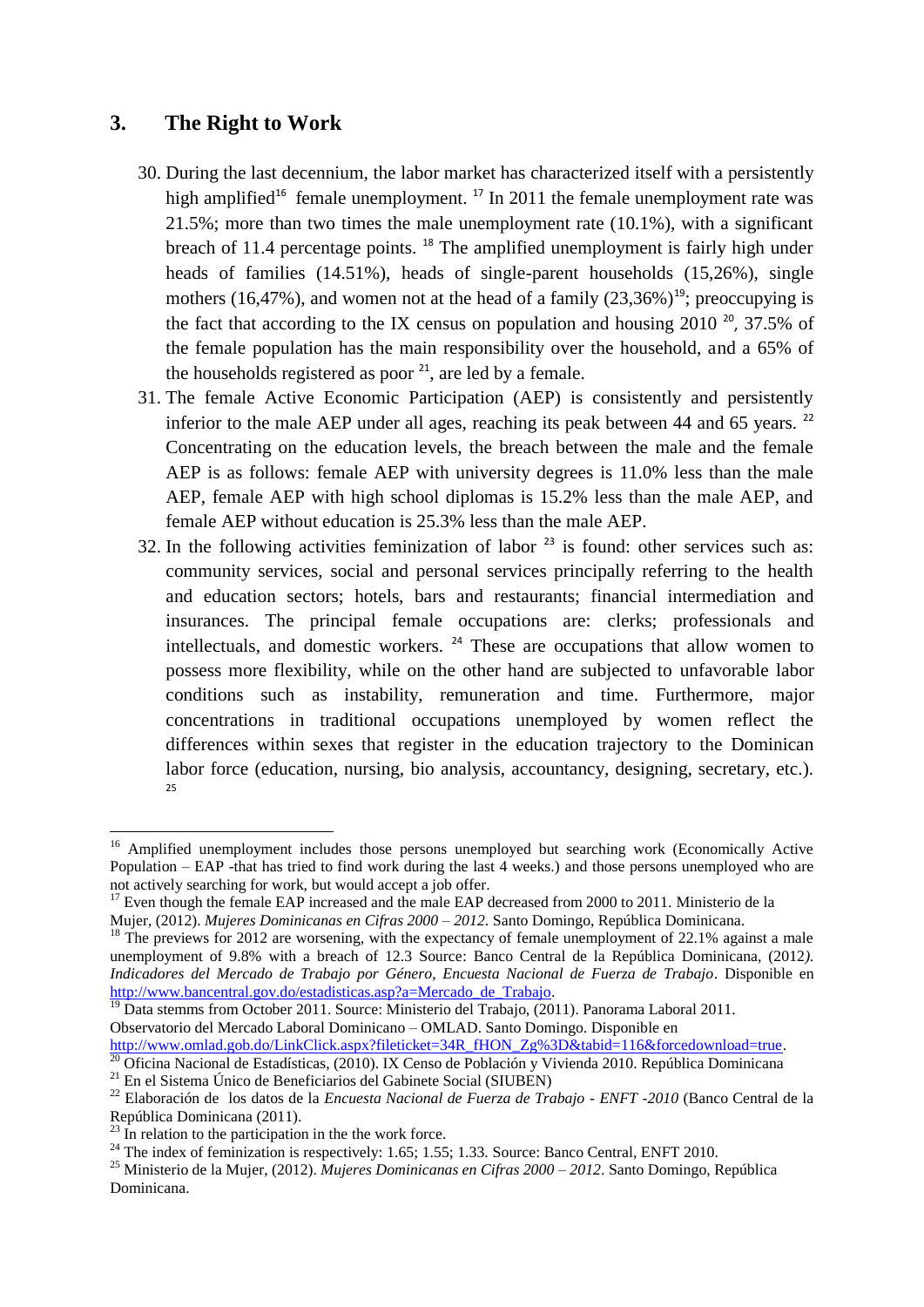- 33. Between 2000 and 2011 Dominican women have received an average monthly salary of 27.5% less than their male counterparts. <sup>26</sup> The breach in income, unfavorable to women, may be attributed to the minor duration of the weekly working hours, due to the lack of conciliation politics, and to a minor remuneration of hours. The difference in the remuneration of hours is especially high in the age group op 35 to 49 years and characterizes all education levels (with the exception of the group without education).
- 34. The responsibility that falls almost exclusively on women, including the children and adolescents, in relation to unpaid domestic work and the caretaking roll, limits the possibilities of female access to the labor market. This is due to the lack of effective public politics calling for the reconciliation between the working lives and family lives and the degree of caretaking dependency which was estimated at  $34\%$  in 2010.<sup>27</sup>
- 35. However, the amount of females with an health care insurance has increased over the last years, both in the contributive sector and the subsidiarity sectors, which leaves the contributive-subsidiarity sector, $^{28}$  which is led by professionals, technics and workers with an independent income equal or higher to the national minimal salaries. All of these are increasing in the female occupations. In fact, even though the statistics show that in 2011 66.3% of the employed women fulfill unpaid work (against 43% of the men. This rate of labor insertion is decreasing in the country, while there is an increase in female labor in the informal sector with low productivity, unsafe labor conditions and the absence of social protection.  $29$  Between 2000 and 2007 7 out of 10 new labor positions for females were created in the informal sector or were "not remunerated" 30 (in 2009, 49% of the employed women were fulfilling jobs in the informal sector, against a 47.3% in 2000).
- 36. On the other hand, looking at domestic work, in 2007 5.6% of all people with employment were dedicated to domestic labor.<sup>31</sup> Of the 213,355 people accountable as domestic workers, 94.5% were female and the vast majority between 18 and 40 years. <sup>32</sup> Of these people, only 15% (regardless their sex) were affiliated to a certain type of health care, the majority did not apply to the social insurance system nor to the pension system.
- 37. **Sexual harassment.** In accordance with an investigation by the Ministry of Women, 33 the highest levels of sexual harassment are to be found in the province of Santo Domingo and in the National District (28.3% of the women interviewed personally and 31.7% of the women interviewed over the phone). Both in public and private

1

<sup>26</sup> *Ibíd*.

<sup>&</sup>lt;sup>27</sup> Between the population requiring care (children between 0 and 6 years and elderly people above 85) and the population between 15 and 74 years. This indicator measures the potential necessities of care in a society and the demographic possibilities of offering assistance. This index has been calculated according to the data of the Centro Latinoamericano de Demografía.

<sup>&</sup>lt;sup>28</sup> Law 87-01 on social security contemplates the universal coverage in 10 years' time, through 3 regimes.

<sup>&</sup>lt;sup>29</sup> Ministerio de la Mujer, (2012).

<sup>30</sup> Programa de las Naciones Unidas para el Desarrollo en base a la ENFT 2000-2008.

<sup>&</sup>lt;sup>31</sup> Oficina Nacional de Estadísticas (ONE), (2007). Encuesta Nacional de Ingresos y Gastos de los Hogares: 2007.

<sup>32</sup> ONE, (2009). *Trabajo Doméstico Remunerado en República Dominicana. Panorama Estadístico.* Año 9 N. 19, septiembre 2009.

<sup>33</sup> Ministerio de la Mujer, (2010). *De la anécdota a la evidencia: investigación sobre acoso sexual y el acoso moral en el trabajo. IAT 2010 RD. Informe Final de Resultados*. Santo Domingo.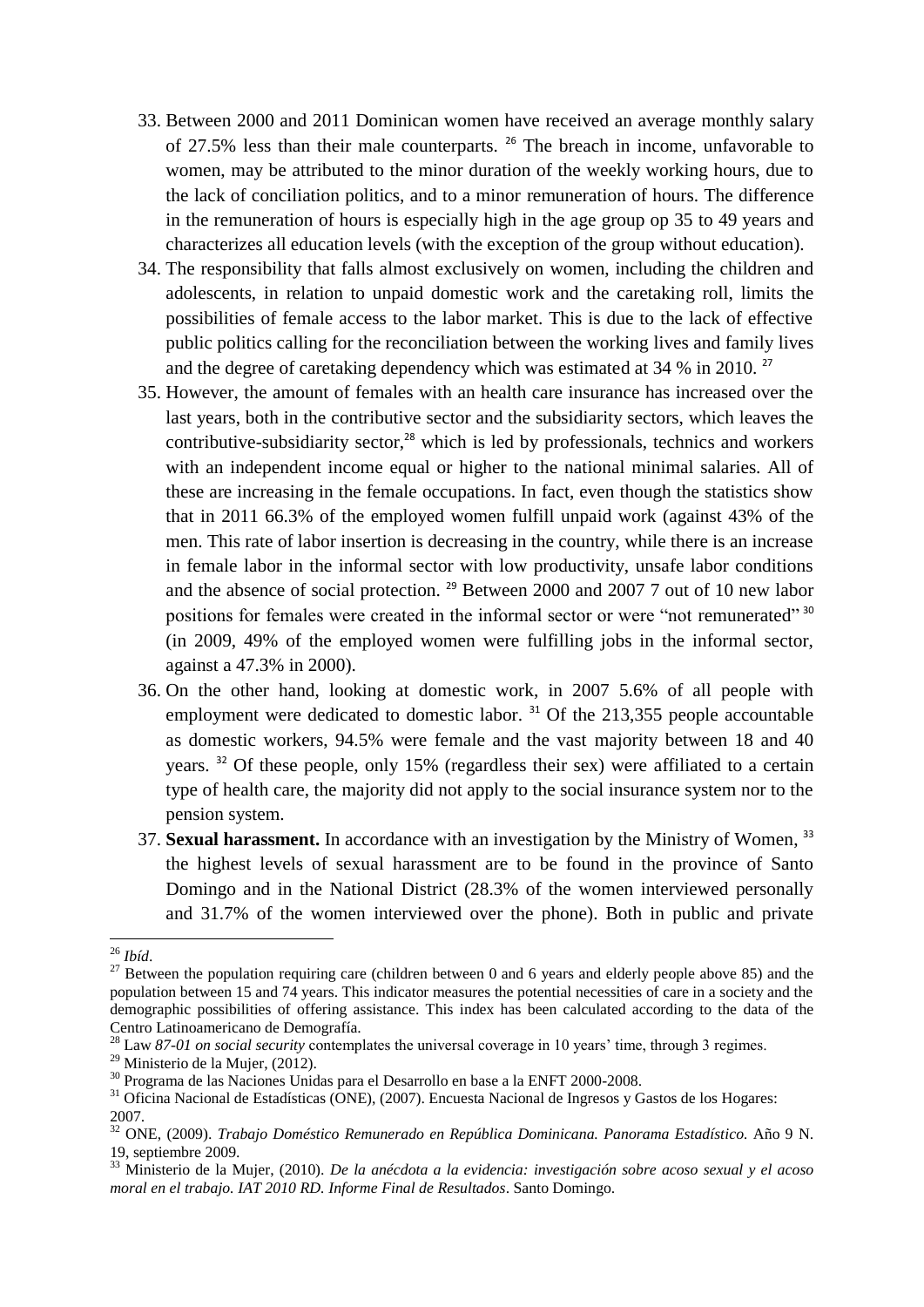spheres high rates of sexual harassment are found. However, the labor laws only consider sexual harassment as a just cause for resignation if inspectors have not raised a violation of the law before the said conduct. The project on the law, presented to the Chamber of Deputies in 2008, considering sanctioning sexual harassment did not find support and was not presented anew afterwards.

- 38. In spite of being able by law, many women do not press charges out of fear to lose their job, because of the high position taken by the offender, out of shame, because they do not know who to complain to on the job, all of these reasons were set out in a studies realized by CIPAF.<sup>34</sup>
- 39. **Migrant workers in the rural sector.** A high amount of migrant workers in the tomatoes picking industry receive little wage: per box they receive 8-10 RD\$ (which is 0.15-0.18 US\$). Daily they will fill an average of 20 boxes. Additionally, some women claim that generally they are paid for fewer boxes than they in reality have filled during the day.  $35$  According to a studies realized by Colectiva Mujer y Salud,  $36$ Haitian women residing on the border between Haiti and the Dominican Republic, and contracted as domestic workers in Dominican households, may receive an average monthly salary of 1000 to 2000 RD\$ (US\$25 – US\$51.28). Haitians working as domestic workers claim to be victims of sexual violence, sexual harassment and sexual violations, exercises by the male head of the family or any other family member of the household.

#### **Recommendations**

- 40. Define public politics of labor, in both the public and private spheres, both urban and rural zones, which promote the insertion of female labor. Above all the low wages and female heads of households should be promoted where indicators of mediation and evaluation regarding to wage inequalities and labor inequalities between men and women are defined, as to overcome these differences.
- 41. Initiate the promotion of women in directive positions with competitive salaries in the private sector, through the introduction of a quota system in the mayor companies in the country.
- 42. Give impulse to the opening of daycares and community centers for children, as well as shelters for elderly people and sick people with special care, guaranteeing cover in the entire country. Promote the shared responsibility of the household en the raising of children between the man and the woman; through different actions, which introduce the paternity leave for fathers up until the 3th year of their child. Ratify the international convention of the International Labor Organization 156 on employees with family responsibilities, 183 on the protection of maternity, and 189 on domestic workers.

<sup>.</sup> <sup>34</sup> Idem

<sup>35</sup> Solidaridad Fronteriza, (2004). Situación de los trabajadores agrícolas en la zona fronteriza norte.

<sup>36</sup> Petrozziello, Allison y Wooding, Bridget. Mujeres en el camino: Una mirada a la violencia contra las mujeres migrantes haitianas, en tránsito y desplazadas en la frontera dominico-haitiana. Colectiva Mujer y Salud, Mujeres del Mundo y el Observatorio de Migrantes en el Caribe (CIES-UNIBE). Editora Búho. Diciembre 2011.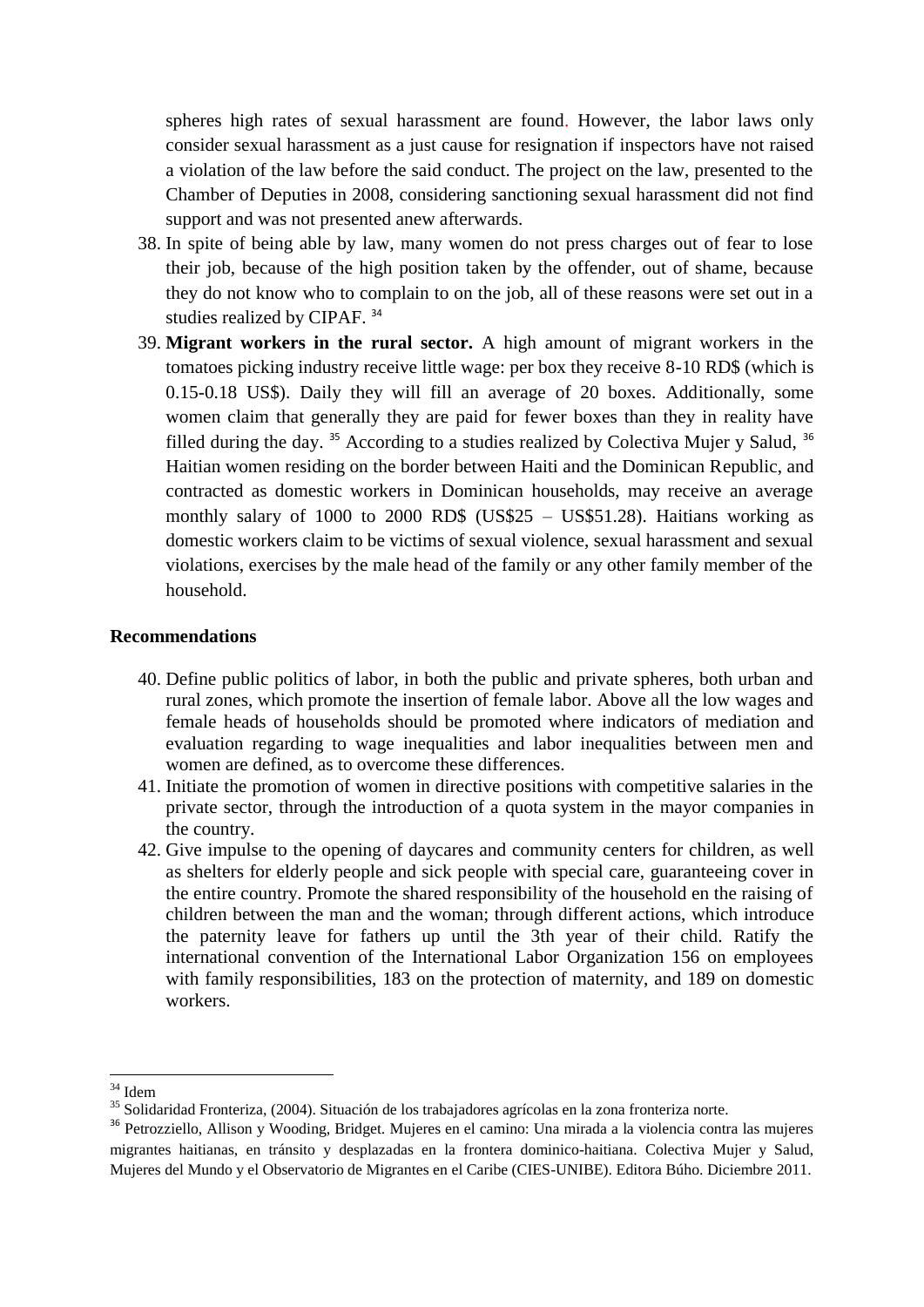- 43. Assure the cover of social security of all women, including those working in the informal sector (through the activation of contribution-subsidiarity principle): the remunerated domestic workers and the non-remunerated domestic workers.
- 44. Improve the data bases with information on the labor market, data divided by sex, age, level of education, etc. Including data on migrant workers.
- 45. Guarantee domestic workers a labor principle that regulates an adequate manner of working hours, as well as wages and reckoning of licenses and labor rights which these women should enjoy; through legislation and the incorporation of domestic workers in the social security system.
- 46. Include the social security of domestic workers exclusively.
- 47. Modify the actual position on sexual harassment in the criminal code to define sexual harassment as a broader term, departing from the impediment of the function, in whichever way, independently from hierarchical structures.
- 48. Guarantee labor rights to migrant workers, who fulfill rural work and domestic work, independently of their legal migrant status in the Dominican Republic.

## **4. The Right to Health**

- 49. **The Right to Abortion.** Dominican law prohibits the interruption of a pregnancy under all circumstances.<sup>37</sup> Through the constitutional reform, religious sectors in the government propelled the approbation of article  $37<sup>38</sup>$  with the intention to impede the legalization of abortion under the following circumstances: when the life or health of the woman is at stake, or when the pregnancy is a result of sexual violation or incest.<sup>39</sup>
- 50. Even though large sectors of the Dominican population are in favor of the legalization of abortion, the resistance towards the approbation persists. 62.1% of the females and 60.4% of the males consider putting the life or health of a woman in danger a justification for abortion. This position is held by a major academic formation and separation with ideas on the law going towards this view.<sup>40</sup>
- 51. Regardless of the grave consequences that fall upon a women in case of committing an abortion under unsafe condition and without the correct medical treatment, the Dominican state continues to deny women to decide upon their reproductive system, including in situations where special or grave conditions apply resulting from the pregnancy being a product of sexual violation or incest. And, when the pregnancy puts at danger the life of the woman. This grave situation has not been recognized, nor improved within the legal framework of the country.
- 52. The national statistics demonstrate that the abortion rate stays constant and there is little variation with regard to earlier decades. It is recognized that the abortions disguised as natural abortions, are generally completed in hospitals. The publication established in 2011: "Dominican in numbers 2011", shows that in , the Hospital de Las Fuerzas Armadas (FFAA), the Hospital General de la Policía Nacional (HOSGEPOL), the Ministerio de Salud Pública y Asistencia Social (MSP), and in the Instituto Dominicano de Seguros Sociales (IDSS)  $41$  45,130 cases of abortion were registered in  $2010^{42}$

<sup>.</sup> <sup>37</sup> Article 317 of the Penal Code.

<sup>&</sup>lt;sup>38</sup> Establishes the right to life from the conceivement to death.

<sup>&</sup>lt;sup>39</sup>Requirements of the feminist movement from over 15 years in the process of the reform of the Penal Code.

<sup>&</sup>lt;sup>40</sup> Cultura Política de la Democracia en República Dominicana, 2012, Pág. 236 y ss. Complete report available at:<http://www.vanderbilt.edu/lapop/dr/DomRepublic-2012-Report.pdf>

<sup>41</sup> Oficina Nacional de Estadística (ONE), Dominicana en Cifras, 2011. P.(405-406)

 $42$  Taking into account the sub-registry of these types of acts to find themselves within the legal framework.